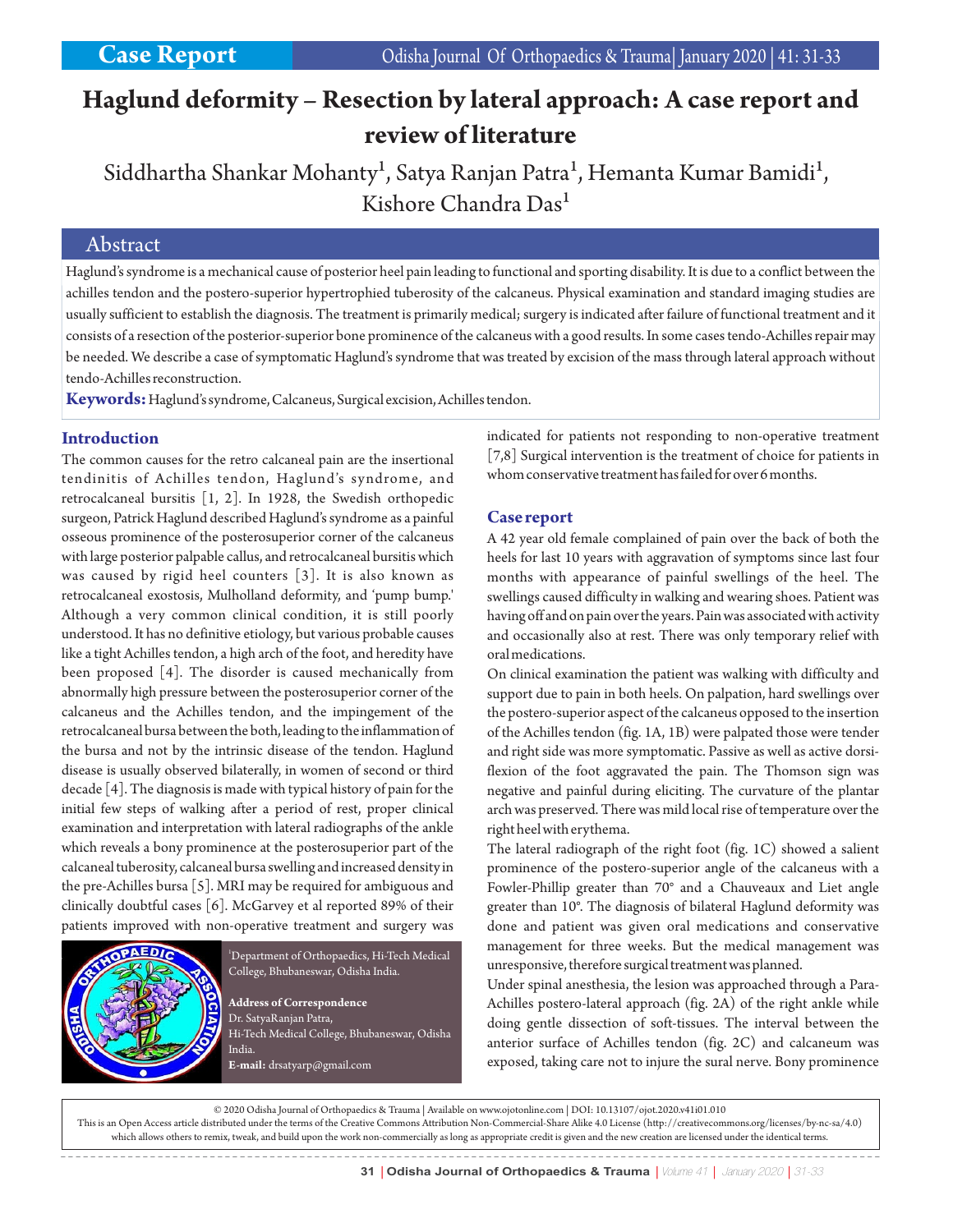*Mohanty S S et al*



**Figure 1:** [A, B] Bump like swelling on lateral aspect of heel (Black arrows).[C]Lateral radiograph of bilateral feet showing the Haglund deformity

over the postero-superior angle of the calcaneum was identified (fig. 2D). It was large and impinging into the substance of the tendon with presence of bursitis. The bone outgrowth was osteotomized (fig. 3A, 3C) taking care not to damage the tendo-Achilles attachment. Care was taken to excise the overlying periosteum by sharp dissection in total from the excised tuberosity to avoid new bone formation later on. The remnant sharp edges of the tuberosity were smoothened with a rasp and rongeur. The bursal tissue was also excised along with the bony tissue (fig. 3B), followed by thorough washing and closure in layers.

Postoperative radiograph on which postero-superior angle of the calcaneus which is no longer salient after resection of the bone outgrowth. Following surgery the patient was placed in a below knee posterior slab with the ankle placed in 15 degrees of plantar flexion. At 3 weeks following surgery the slab was replaced with cast, ankle in neutral position. Patients were prohibited from weight bearing for the first 7 weeks following surgery. Subsequently patients were allowed to bear weight as tolerated. 8 weeks following surgery patient was allowed to ambulate as tolerated without aids. Physiotherapy in the form of gastro-soleus strengthening exercises was started. The patient was followed for at least 12 months following surgery. At six months of follow-up, functional outcome was satisfactory we note a movable and painless ankle, a clean scar, a good tolerance to the shoes. There was no evidence of pain while walking.

### **Discussion**

Many patients with Haglund deformity do not respond to conservative management. In such cases operative treatment is an alternative. However the various surgical methods have been seen to



**Figure 2:** [A] Para-Achilles postero-lateral approach on right foot, [B] The inflamed bursa, [C] Tendo-achilles is carefully dissected away from the bone outgrowth, [D] Posterosuperior bony prominence over the calcaneum

produce mixed results, making it difficult to set definite guidelines as to when operative treatment is needed  $[11, 12]$ . The use of various radiological parameters for Haglund deformity does not carry any clinical significance in terms of planning surgical intervention. Lu et al in their analysis and relation of Fowler angle and parallel pitch lines in Haglund deformity concluded the difference of these parameters between the Haglund heels and normal heels was not statistically significant [13]. Fowler angle of 44 degree to 69 degree is considered normal and angle more than 75 degree is associated with prominent postero-superior prominence of the calcaneum a feature suggestive of Haglund deformity. The fact that calcaneal osteotomy produces outcomes that justify its use in patient with resistant cases. The preoperative AOFAS score was 54/100 and post-operative AOFAS score at the final follow up at 1 year follow up was 86/100. The results are similar to those reported by Samarcoet et al and Sella et al [14, 15]. The key to successful outcome is the adequate resection of the bone. Sella et al highlighted the importance of enough bone being resected to allow decompression of the tendon and retrocalcaneal bursa. If adequate bone is not excised there will be persistent irritation of the



**32** | **Odisha Journal of Orthopaedics & Trauma** | Volume 41 | January 2020 | 31-33